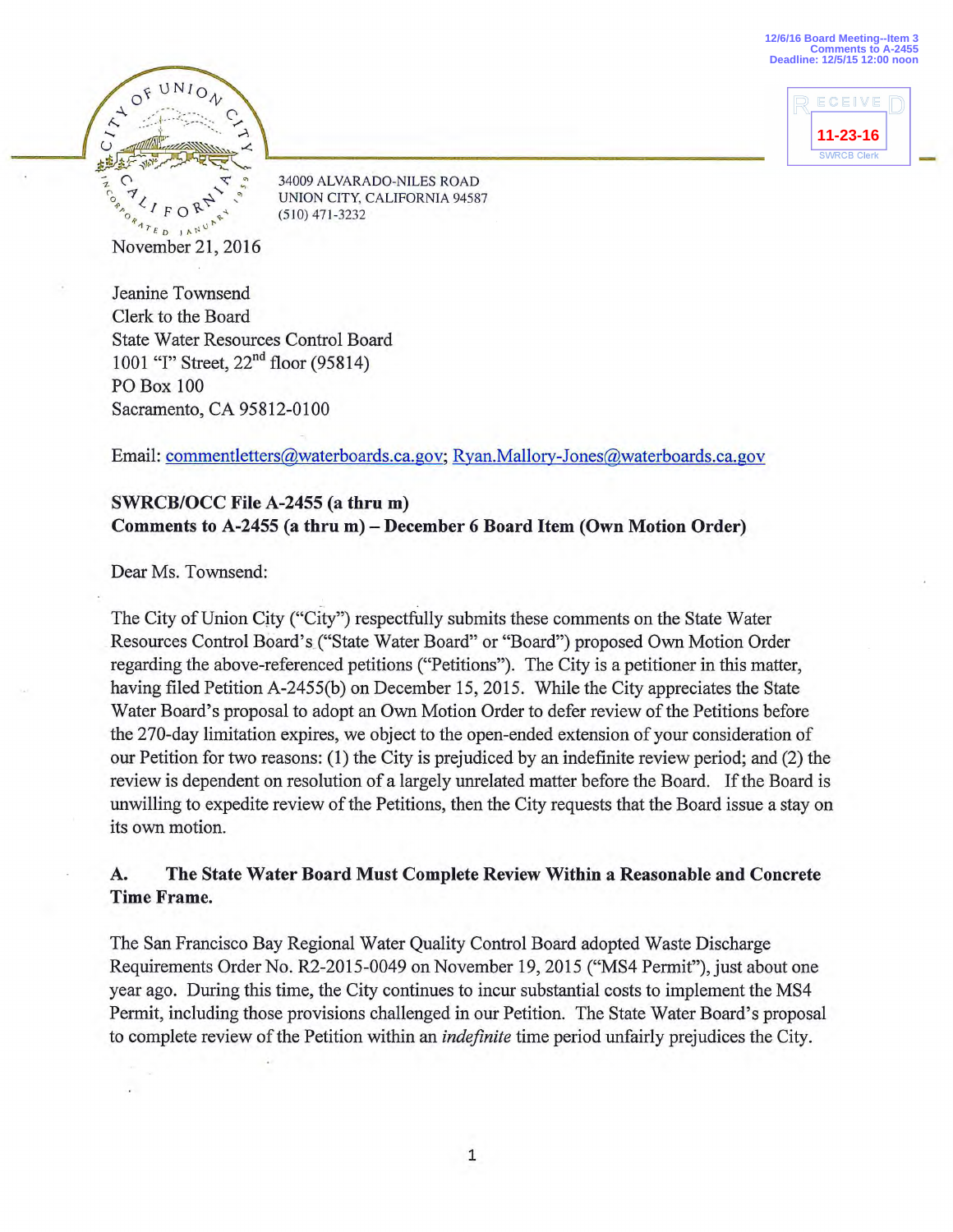The City is mindful of the State Water Board's need to have sufficient time to review the important issues set forth in our Petition and the other Petitions for review filed in this matter. Indeed, the State Water Board waited until the last possible moment to grant review of the Petitions (otherwise they would have been dismissed by operation of law pursuant to California Code of Regulations § 2050.5(e)). It therefore seems that the Board has already had sufficient time to consider the issues raised in our Petition over the course of the last eight months. Consequently, we have serious concerns with the open-ended time frame that the Board is allowing itself to complete review of our Petition. Now that the 270-day period will soon expire, the City and the other petitioners must have some measure of certainty that our concerns will soon be heard. The State Water Board must commit itself to a specific timeline for completing review of the Petitions. At a minimum, the State Water Board should modify the proposed Own Motion Order to complete review of the Petitions within 60 days or another reasonable and concrete period of time.

## **B. The State Water Board Has No Justification Postponing Review Pending Its Review of the Los Angeles MS4 Permit.**

The City also takes issue with the State Water Board's decision to defer its review of the Petitions until it has completed review of the Watershed Management Programs ("WMPs") under an MS4 permit issued by the Los Angeles Regional Water Board. The proposed Own Motion Order states that the Board "believes that it is appropriate to complete review of that matter [the WMPs] prior to addressing the challenges to the San Francisco Bay MS4 Order." We fail to understand why these issues must be considered sequentially and cannot proceed at the same time as do most other matters before the Board.

The issues raised in our Petition are significantly different from those raised in the petition of the Los Angeles MS4 permit. The issues raised in our Petition include the following: 1) Several Regional Board procedural issues such as Regional Board member recusals, non-disclosure of Regional Board member emails, statement of Board member tentative conclusions prior to receiving public testimony, consideration of last-minute supplemental revisions without sufficient opportunity for public comment, and issues regarding closed session; 2) Visual assessment of trash reduction outcomes; 3) Trash load reduction receiving water monitoring; and 4) Achievement of mercury and PCB load reductions as numeric effluent limitations as opposed to numeric action levels. The review of the Los Angeles WMPs does not involve these issues. The only issue common to the two petition proceedings before the Board is the "deemed in compliance" receiving water and prohibition related issue raised in the San Francisco Baykeeper petition. Because there is little to no overlap between the issues challenging the MS4 Permit and those challenging the Los Angeles WMPs, the State Water Board has little justification for adopting a sequential review. The City requests that the Board forgo such deferral and review its Petition immediately and/or concurrently.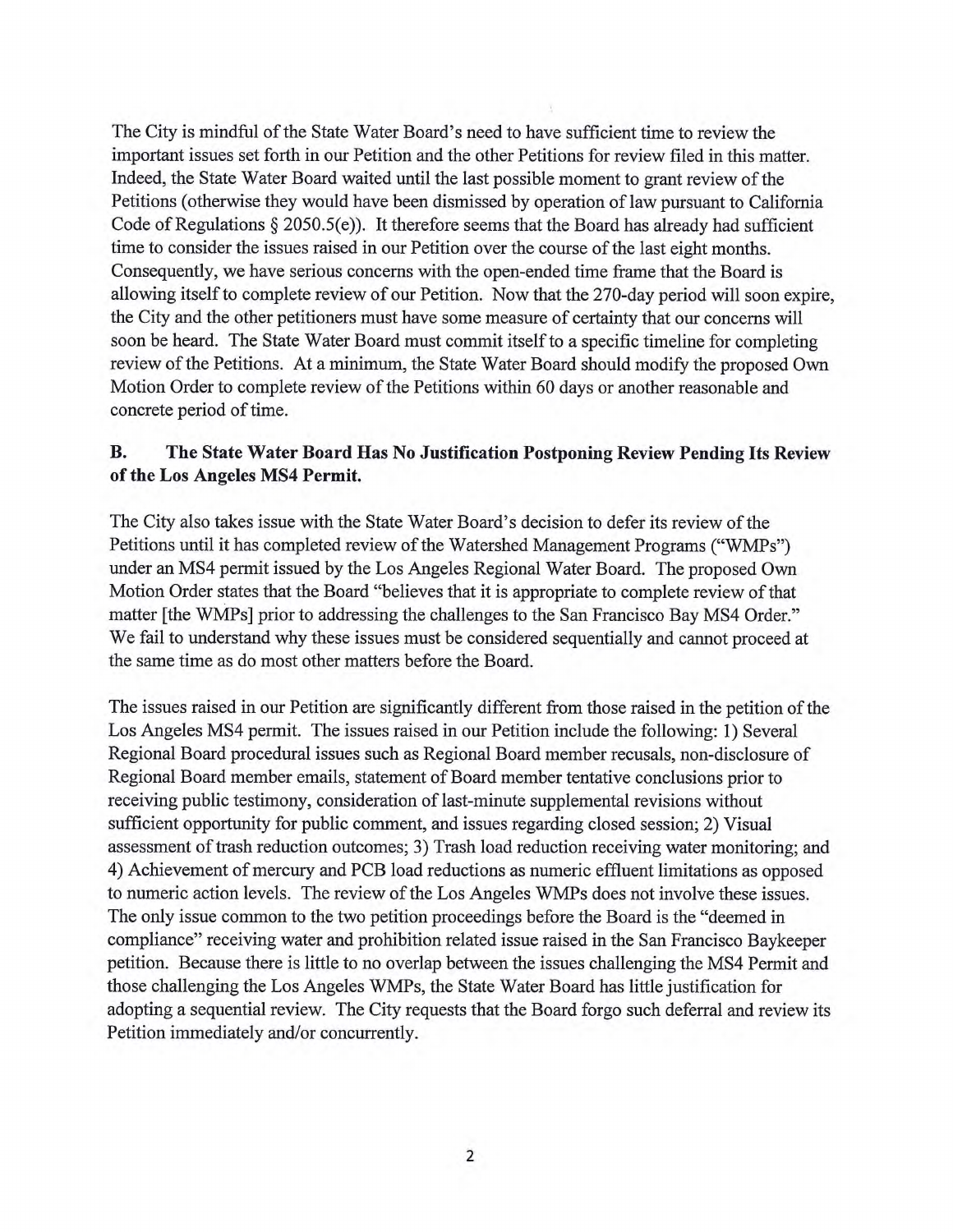## **C. In the Alternative, the State Water Board Should Issue a Stay of the MS4 Permit.**

If the State Water Board is unwilling to modify the proposed Own Motion Order to identify an expedited schedule for completion of its review, then we request that the Board issue a stay of the MS4 Permit on its own motion. (Cal. Code Regs., tit. 23, § 2053, subd. (c).) The City did not initially request a stay, because the City expected the State Water Board to review the petition within a reasonable time frame. However, the State Water Board is now proposing an indefinite review period, which compels the need for a stay.

The City satisfies the first element of its burden under California Code of Regulations § 2053(a). As noted above, the City is substantially harmed by the State Water Board's indefinite delay, because the City is spending already limited resources on Permit provisions that may ultimately be removed, such as trash load reduction requirements in Provision C.10. As the City argued in its Petition, the trash reduction targets are extremely aggressive and very expensive to implement, when there is no evidence in the record to support why such obligations are necessary to meet MEP, as is the visual assessment protocol — an expensive process with little environmental benefit.' The green infrastructure requirements in Provision C.3 are also burdensome, cost prohibitive, and not justified by the findings in the MS4 Permit. As for the second element, there is a lack of substantial harm to other interested persons and to the public interest if a stay is granted, because the City and the other Petitioners would simply revert to implementation of the prior MS4 permit, Order No. R2-2009-0074, as amended.<sup>2</sup> Discharges from the City's MS4 would continue to be regulated under the prior MS4 permit until the new MS4 Permit is reviewed. Finally, the third element is satisfied because the City raised numerous substantial questions of fact and law regarding the MS4 Permit. The City will not repeat those questions here, and incorporates those arguments raised in its Petition by reference.

In conclusion, it is time that the State Water Board resolve the issues presented in our Petition.<sup>3</sup> The Board should take the responsible action to modify its proposed Own Motion Order as follows: (1) incorporate an expedited and concrete schedule for completing review (the City prefers immediately or within 60 days); (2) remove the reference to the Los Angeles WMPs and the need for a sequential review, because the issues raised are distinct and there are no

<sup>&</sup>lt;sup>1</sup> As the State Water Board well knows, the California Supreme Court recently ruled that trash reduction requirements are not federally mandated and are therefore subject to the State's reimbursement obligation. *(Department of Finance et al. v. Commission on State Mandates*  (2016) 1 Ca1.5th 749, rehg.den. Nov. 16, 2016, revd. and cause remanded.)

 $2$  The City acknowledges that it filed a petition challenging this order, and that petition is currently held in abeyance (A-2057(i)).

 $3$  In a separate letter dated November 16, 2016, we also requested that our Petition be placed in abeyance status to prevent having to evaluate an alternative legal course of action in case an Own Motion Order is not timely adopted and/or to provide the State Water Board with a reasonable amount of time to review the matter in a more appropriately framed Own Motion Order.